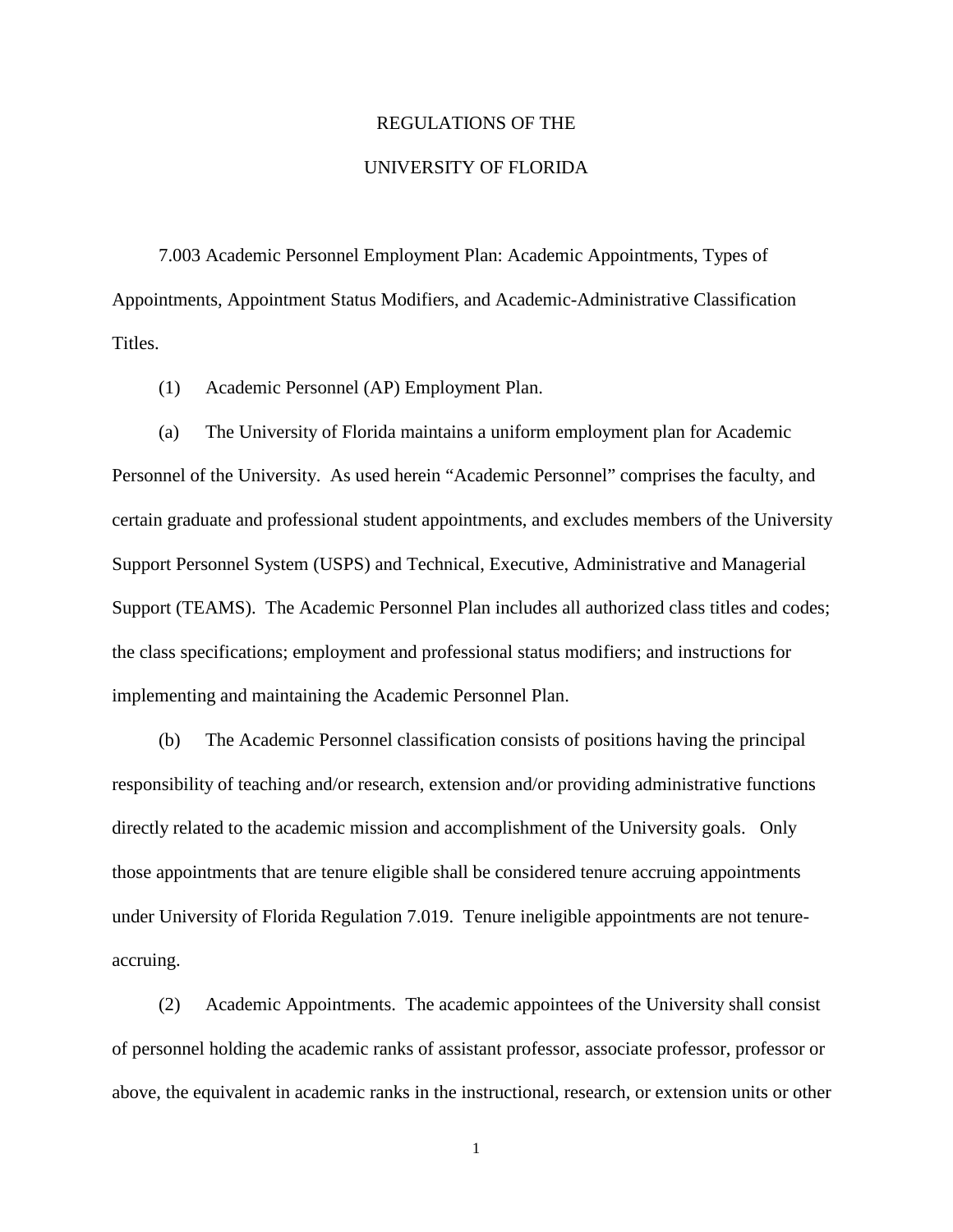academic functions, and personnel holding other specialty faculty or student titles identified below. Equivalent faculty ranks may be granted in the scholar, scientist, engineer, and curator series.

(a) Academic Ranks and Titles.

1. Eminent Scholar Endowed Chairs and the endowed professorship program. Funds are provided to the University to create endowment programs which include the Eminent Scholar Endowed Chairs and the endowed professorship programs. The rank of Eminent Scholar is a tenure eligible rank in the endowed chair program. The rank of Clinical Eminent Scholar is not tenure eligible, and a person holding such a rank has no continuing contractual relationship with the University. The criteria for appointment to the rank of Eminent Scholar or Clinical Eminent Scholar in the endowed chair program shall be developed by the dean of the recipient's college in consultation with faculty members. Such criteria shall include, but not be limited to, an outstanding professional reputation and outstanding contribution of scholarly activities. Eminent Scholar or Clinical Eminent Scholar shall not be considered a promotional rank.

a. University faculty members whose performance meets the criteria of an established endowment are eligible for consideration for the endowed professorship program. The decision concerning the recipient of an endowed professorship rests with the administration of the academic college or unit in consultation with the faculty members of that college or unit.

b. The Eminent Scholar and endowed professorship programs may be evaluated on an annual basis using recognized academic standards and each college or unit will be responsible for submitting a report on each Eminent Scholar and Clinical Eminent Scholar and the endowed professorship programs upon request of the Provost or President.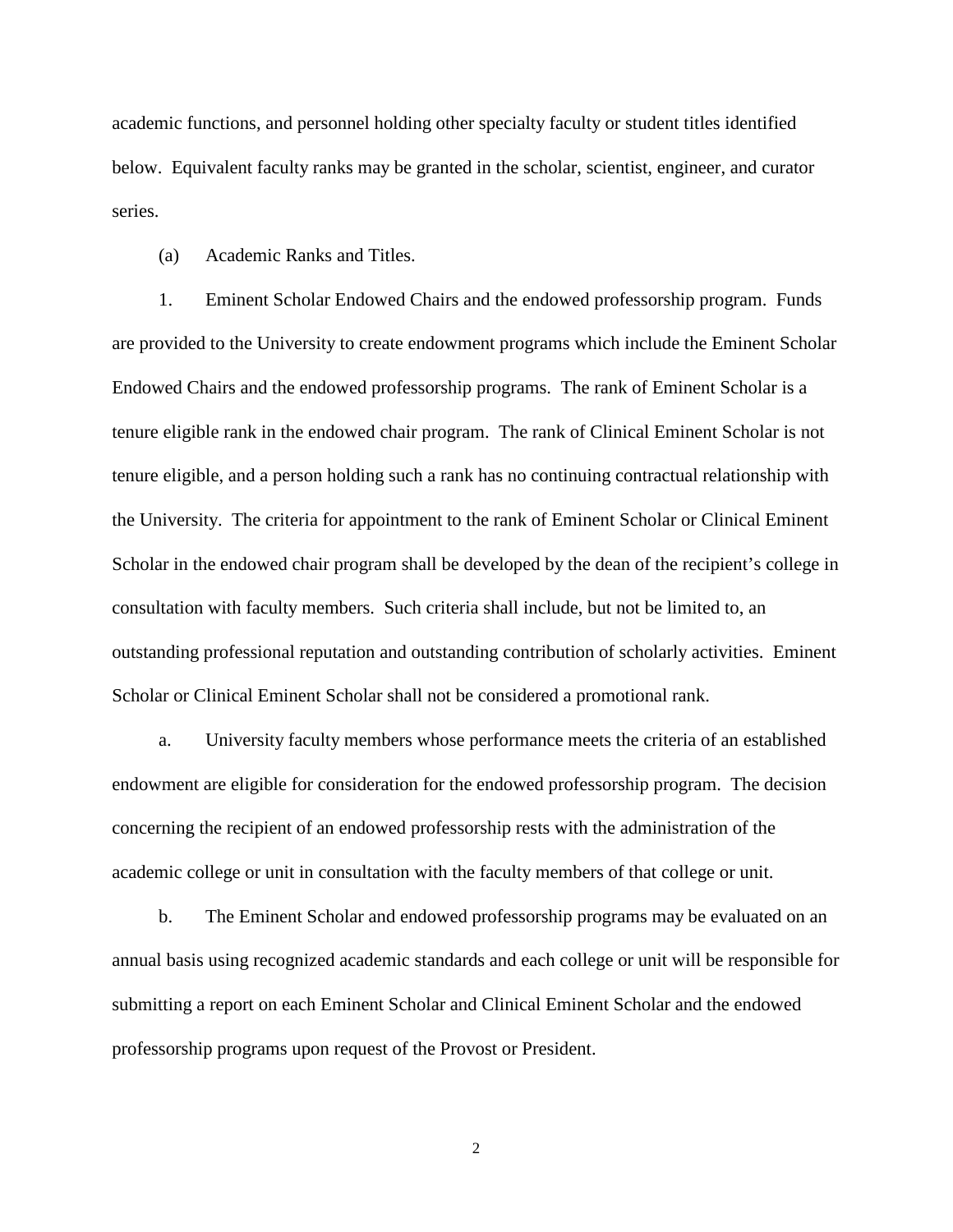2. Graduate Research Professor (Faculty title). The rank of Graduate Research Professor was awarded to recognize outstanding accomplishment and an international reputation in teaching and research. This title is no longer awarded.

3. Distinguished Service Professors and Research Curators (Faculty Titles). The rank of Distinguished Service Professor was awarded to recognize outstanding accomplishment in teaching, extension, or service while at the University. The rank of Distinguished Research Curator was used to recognize outstanding accomplishments in research, service, and, where applicable teaching, in either the Florida Museum of Natural History or the University libraries. These titles are no longer awarded.

4. Distinguished Professor (Faculty Title) - This title is granted to tenured faculty holding the rank of professor or its equivalent to recognize a distinguished and exceptional record of achievement beyond the level of professor that is recognized both nationally and internationally. An exceptional record of achievement is one that places the candidate at the top of the discipline in research, as defined in University of Florida Regulation 7.019, with distinction in the areas of teaching and service as also defined in that regulation. Distinguished Professor shall not be considered a promotional rank. Recommendations for the award of the title of Distinguished Professor are processed under the same procedures used for the recommendation for promotion under University of Florida Regulation 7.019, except that nomination for this award is to be initiated by the appropriate college dean or equivalent administrator. Candidates may not be self-nominated.

5. Professor (Faculty title). Candidates for this tenure eligible faculty rank shall be qualified for the rank of associate professor and in addition, be a recognized national or international authority or an outstanding teacher in his or her field or specialization. A candidate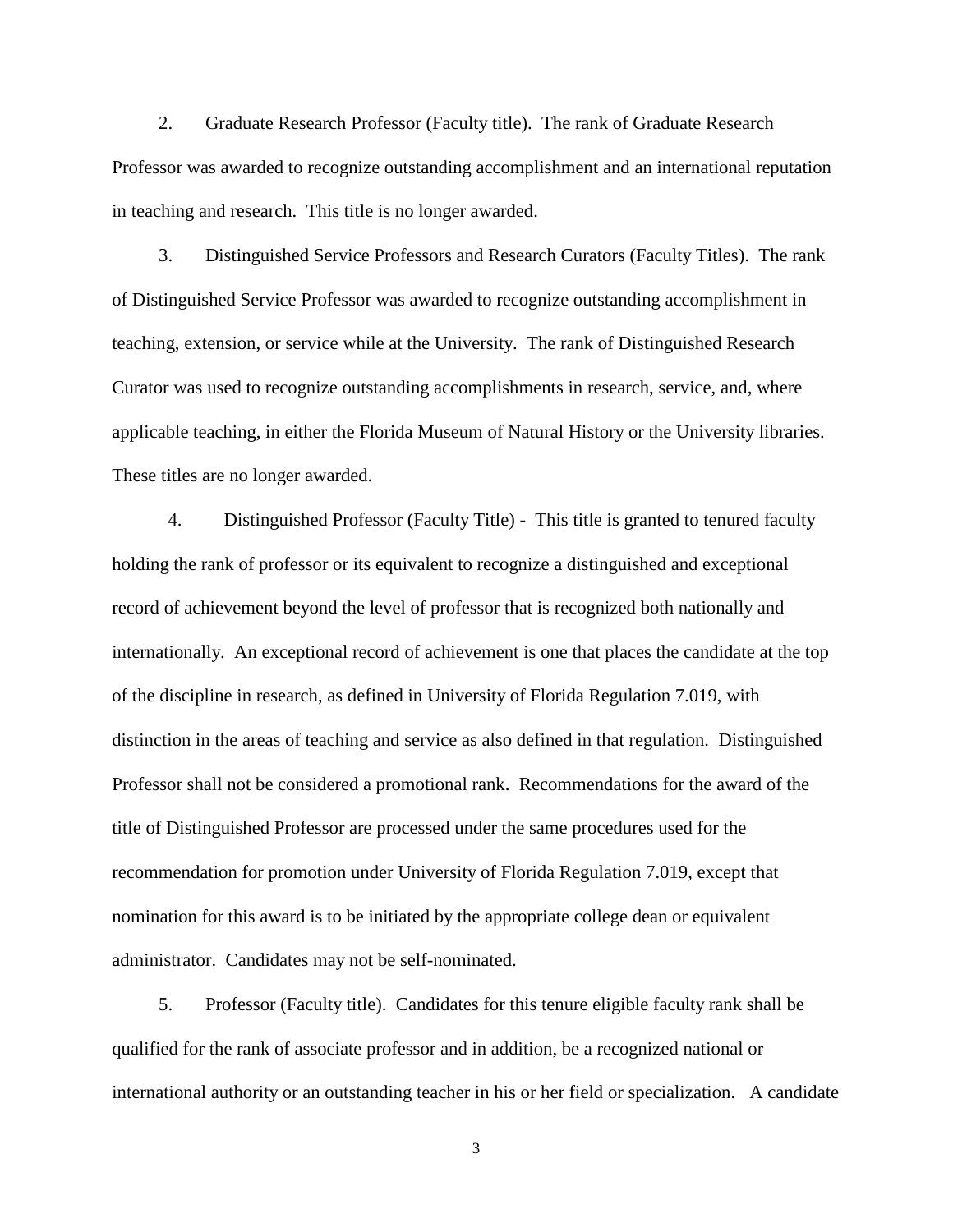for this rank must have a distinguished record of achievement beyond the level of associate professor.

6. Associate Professor (Faculty title). Candidates for this tenure eligible faculty rank shall hold the highest degree appropriate to his or her field or possess professional qualifications in his or her field above those which would be equivalent to the highest degree appropriate to his or her field. He or she is expected to have produced creative work, professional writing, or research, and to have had successful teaching or professional experience. A candidate for this rank must have a distinguished record of achievement beyond the level of assistant professor.

7. Assistant Professor (Faculty title). Candidates for this tenure eligible faculty rank shall hold the highest degree appropriate to his or her field or possess equivalent qualifications based on professional experience. A candidate shall be expected to demonstrate successful experience pertinent to the position for which he or she is being recommended and have demonstrated qualities pertinent to the goals of the academic unit in which he or she will be employed.

8. Curator (Equivalent Faculty Titles). Candidates for these tenure eligible positions may be awarded in the following equivalent academic ranks: Assistant Curator, Associate Curator and Curator.

9. Scientist/Scholar/Engineer Series (Equivalent Faculty titles).

a. Candidates for these tenure ineligible faculty positions are individuals not normally involved in regular academic programs, but who are carrying out the equivalent faculty duties in research and/or cooperative extension programs which may be funded by external or temporary sources. The candidates in the following ranks shall have the same professional qualifications required of those faculty described in subparagraphs (2)(a)5.-7. above: Scientist, Associate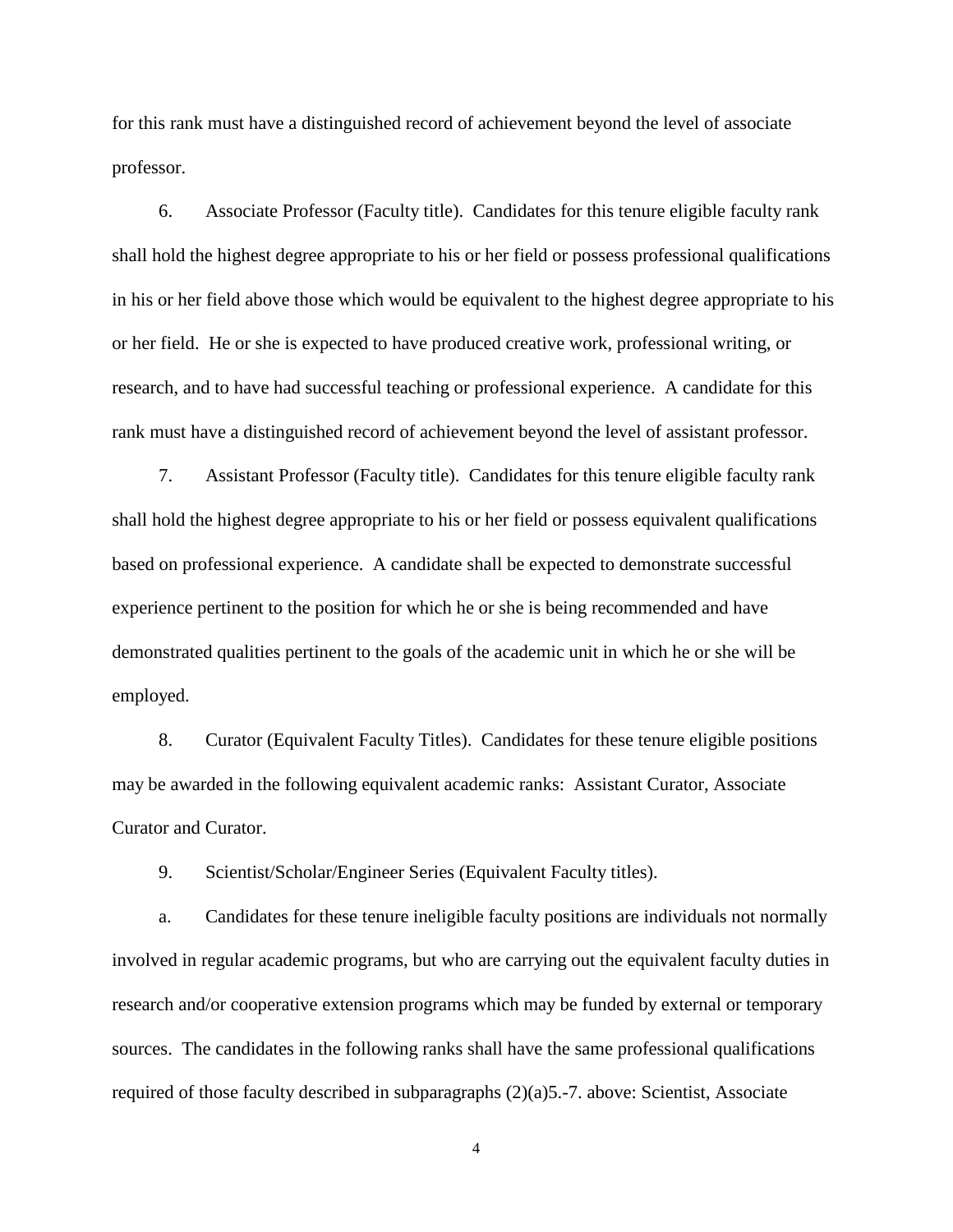Scientist, Assistant Scientist; Scholar, Associate Scholar, Assistant Scholar; Engineer, Associate Engineer; Assistant Engineer.

b. Faculty holding these titles shall have no regular teaching duties. Teaching on an occasional basis is not precluded, but substantial teaching assignments will not be made.

10. University Librarian (Faculty titles). Candidates may be awarded these tenure eligible positions in the following academic ranks: Assistant University Librarian, Associate University Librarian, and University Librarian.

11. Lecturer (Faculty titles). Candidates may be awarded these tenure ineligible faculty positions in the following academic ranks: Lecturer, Senior Lecturer, and Master Lecturer. Candidates shall have received the academic degree appropriate to the assignment of duties, or equivalent experiences or accomplishments in the field may be substituted. Appointment as Senior Lecturer shall constitute a promotion from Lecturer and shall be based on additional experiences and/or accomplishments in the field and in assigned duties. Appointment as Master Lecturer shall constitute a promotion from Senior Lecturer and shall be based on additional experiences and/or accomplishments in the field and in assigned duties.

12. Developmental Research School Faculty Positions (Specialty Faculty titles). Candidates for the positions of P.K. Yonge (PKY) University Developmental Research School Instructor, PKY Assistant Professor, PKY Associate Professor and PKY Professor, in the department of the College of Education. shall have at least a master's degree and shall have had at least three (3) years experience or relevant experience pertinent to the assigned position and shall hold a valid teacher's certificate appropriate to the assignment. These specialty faculty titles are not equivalent faculty ranks to those set forth in subparagraphs  $(2)(a)5.-8$ . above. Eligibility and ineligibility for permanent status is described in University of Florida Regulation 7.025.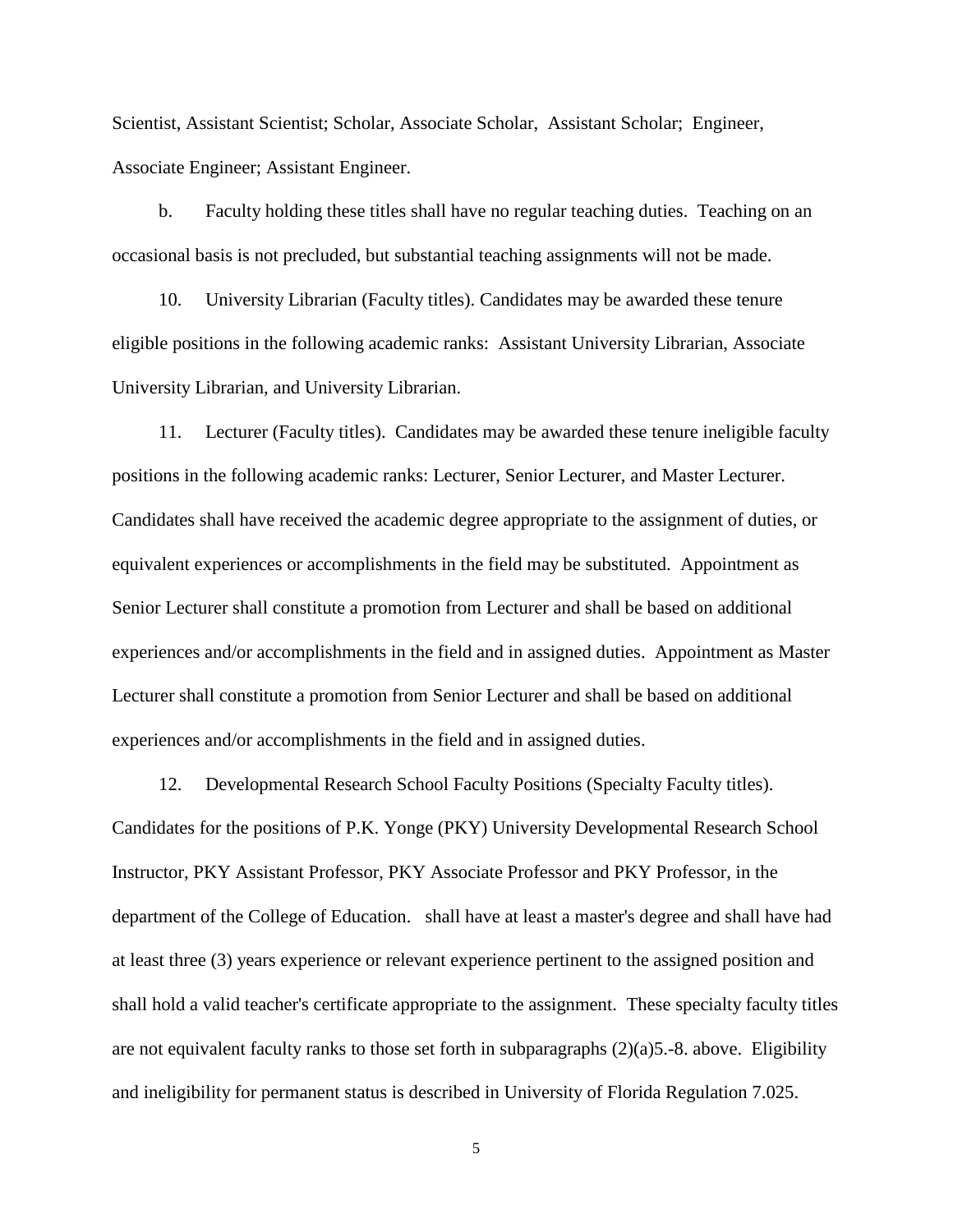13. County Extension Agents I, II, III, IV (Extension Faculty titles). Candidates for these specialty faculty positions shall hold a master's degree and/or possess other qualifying experience or accomplishments. Responsibilities include the development of long-range educational programs in the area of responsibility of the Florida Cooperative Extension Service in concert with the county in which the agent is employed. Eligibility requirements for these ranks and eligibility or ineligibility for the awarding of permanent status are described in University of Florida Regulation 7.025 and subsection (3) of University of Florida Regulation 6.009.

14. Assistant in, Associate in, and Senior Associate in (Specialty Faculty titles). Candidates for these tenure ineligible specialty faculty positions must hold a master's degree in a field of specialization unless the administrator of the unit determines that experience and/or training is equivalent to the educational requirements. Authorship or co-authorship of significant publications in the field of specialization may be regarded as evidence of qualifying experience and training. The authority to grant a promotion from the rank of Assistant in to Associate in or from Associate in to Senior Associate in in the College of Law, IFAS, and the Health Center is delegated by the President to the appropriate Senior Vice President. Appointment as Associate in shall constitute a promotion from Assistant in and shall be based on additional qualifying education and/or experience and on accomplishments in performing assigned duties. Appointment as Senior Associate in shall constitute a promotion from Associate in and shall be based on additional qualifying education and/or experience and on accomplishments in performing assigned duties.

15. Postdoctoral Associate (Specialty OPS Faculty title). The appointee shall have received the doctorate in a field appropriate to the assigned duties and responsibilities. This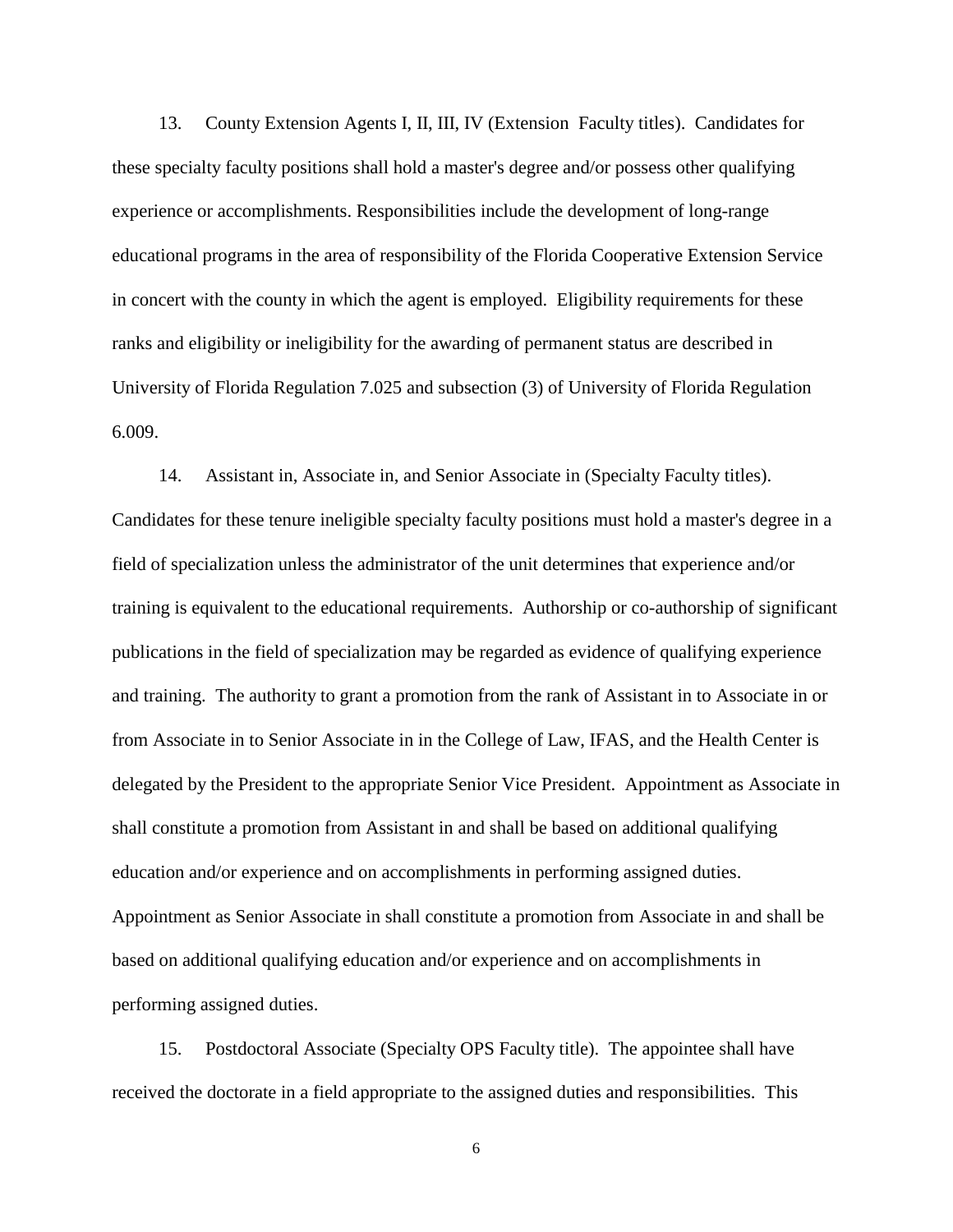appointment is used when the individual renders compensable services to the University and is assigned specific duties and responsibilities. Such appointments are temporary, and appointees to these specialty OPS faculty titles shall have no continuing contractual relationship with the University. Postdoctoral associates may be appointed for up to four (4) years. Appointments of the postdoctoral associate beyond four (4) years will acquire approval of the Senior Vice President of the area requesting the appointment.

(b) Fellows.

1. Postdoctoral Fellow. The appointee shall have received the doctorate in a field appropriate to the position offered. The appointment is for the individual's further experience in research and teaching and is generally limited to two (2) or three (3) years. To qualify for a fellowship exemption under the Federal income tax laws, no assigned duties and responsibilities or services can be required other than those which are an integral part of the Fellow's program in research and teaching. Appointees to these specialty faculty positions shall have no continuing contractual relationship with the University.

(c) Student Titles – Graduate School Series.

1. All titles in this series shall be governed by the following criteria:

a. Appointees in this series must be properly registered and working toward a graduate degree through the Graduate School, and the appointee must meet the requirements set forth by the Graduate School.

b. The appointment may be for any desired percentage of full-time, and the assignment shall be commensurate with the percentage of time or the degree of effort of the appointment.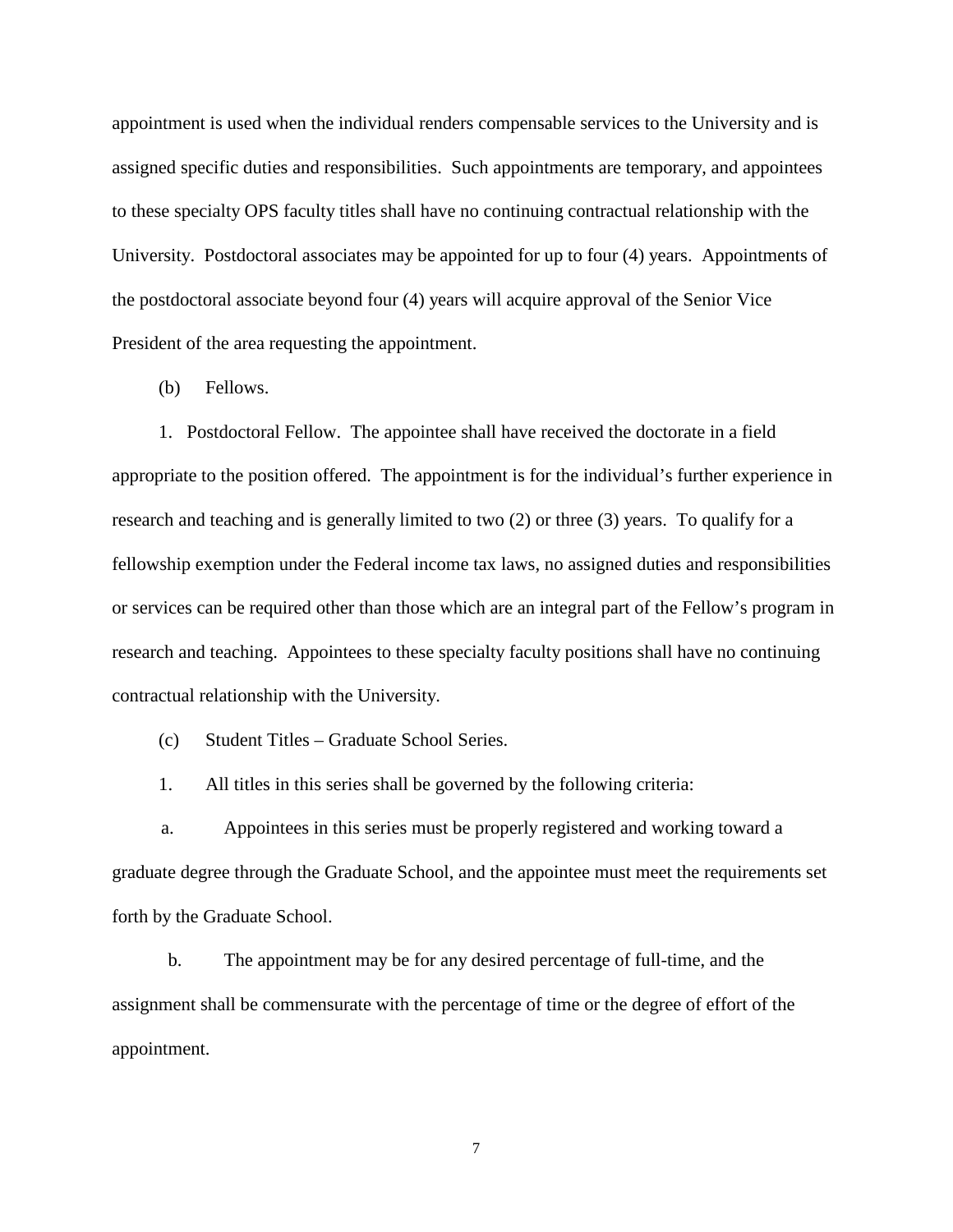c. The appointment is not tenure eligible, is not a regular faculty appointment, and is temporary in nature, either because of the character of the project or assignment or, because upon completion of requirements for a degree, the appointee will not be offered re-appointment to the position. Appointees shall have no continuing contractual relationship with the University.

2. Senior Graduate Teaching or Research Associate. The appointee shall, as a minimum, have completed most of the work leading to a doctorate. Appointment to either of these positions represents a promotion from the position of Graduate Teaching or Research Associate.

3. Graduate Teaching or Research Associate. The appointee shall, as a minimum, have completed most of the work leading to a doctorate. Appointment to either of these positions represents a promotion from the position of Graduate Teaching or Research Assistant.

4. Graduate Teaching or Research Assistant. The appointee shall have completed thirty (30) semester credits of graduate work. Appointment to either of these positions represents a promotion from the position of Graduate Assistant.

5. Graduate Assistant. The appointee is normally a beginning graduate student since "Graduate Assistant" is the lowest rank of graduate assistant positions.

(d) Student Titles – Professional School Series.

1. All titles in this series shall be governed by the following criteria:

a. The appointment may be for any desired percentage of full-time, and the assignment shall be commensurate with the percentage of time or the degree of effort of the appointment.

b. The appointment is not tenure eligible, is not a regular faculty appointment, and is temporary in nature, either because of the character of the project or assignment or because upon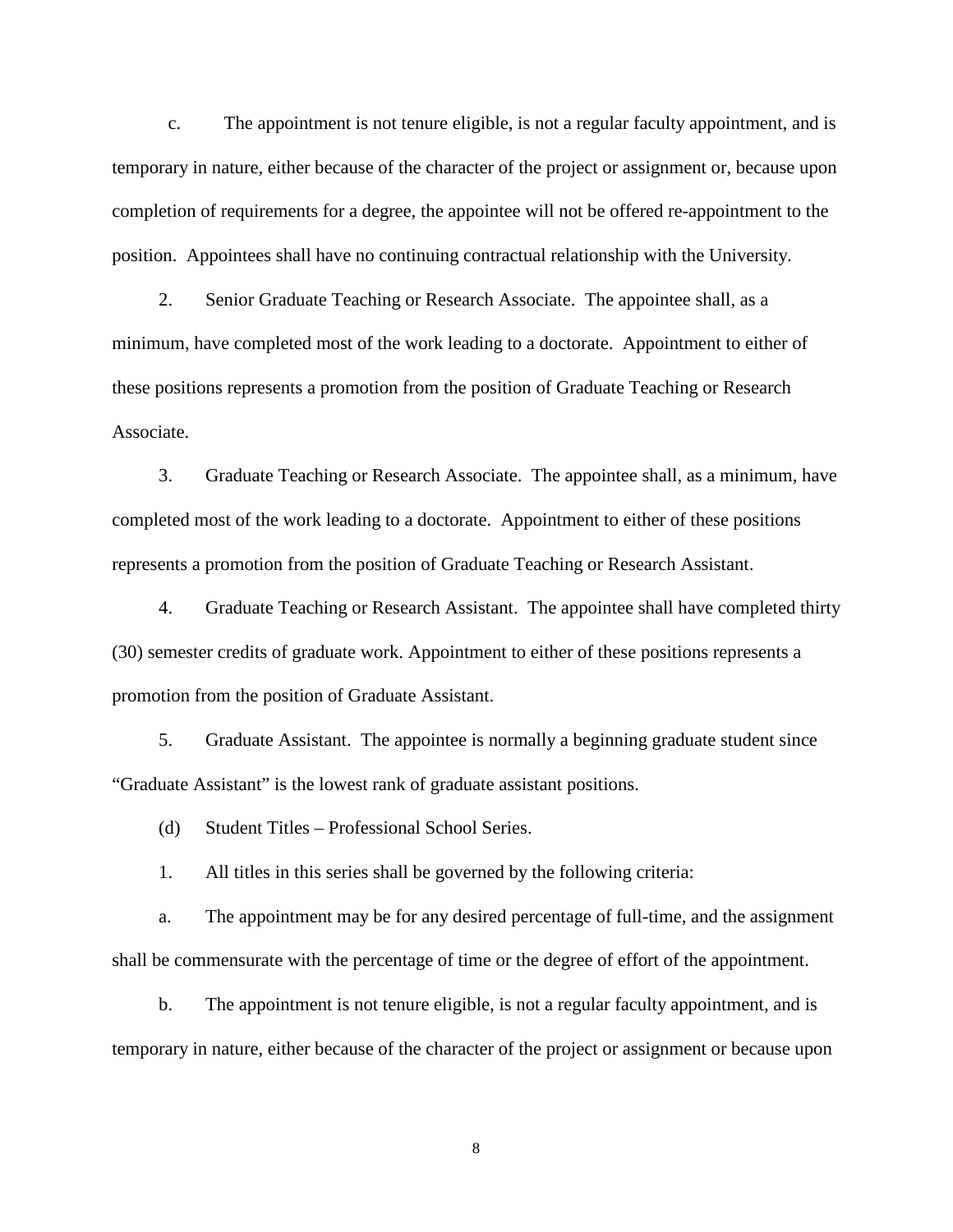completion of degree requirements, the appointee will not be offered re-appointment to the position.

c. Appointees to these positions shall have no continuing contractual relationship with the University.

d. Appointees to positions identified by professional status modifiers "Medical", "Dental Teaching" or "Legal Writing" must be registered students in the Colleges of Medicine, Dentistry, or Law, and such appointees must meet the standards of their respective colleges.

2. Medical or Dental Teaching or Research Associate, or Legal Writing Associate. Appointment to either one of these positions represents a promotion from the position of Medical or Dental Teaching or Research Assistant, or Legal Writing Assistant.

3. Medical or Dental Teaching or Research Assistant, or Legal Writing Assistant. The appointee shall have completed thirty (30) semester credits of graduate work.

4. Resident. The appointee serves as a member of the house staff or trainee of a Health Center professional school. The appointee must be a graduate of an approved program or hold a terminal degree appropriate for the appointment and be enrolled in the respective training within his or her selected area of specialization. The term "intern" usually refers to a resident in the first year of postgraduate work in the involved specialty.

(3) Types of Appointments. Appointments are classified with respect to duration of time and degree of effort as follows:

(a) Duration of time.

l. Continuing - those appointments for periods of no more than a twelve- (l2) month period (July l - June 30) but at least thirty-nine (39) weeks beginning with the Fall or Summer term.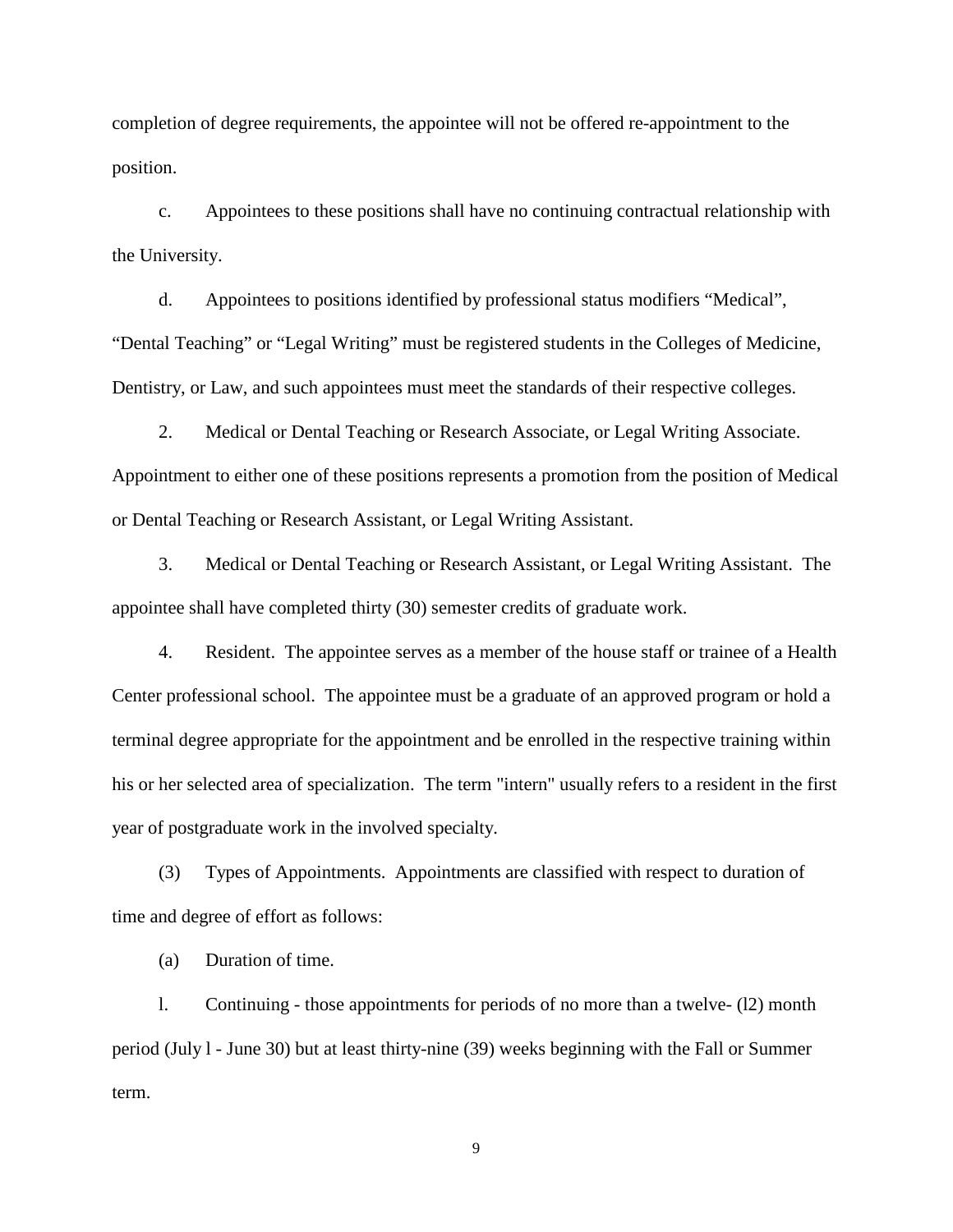2. Temporary - those appointments for a period of time of less than thirty-nine (39) weeks of an academic year, or for a specific or limited period of time. If an appointment is temporary, the contract or letter of appointment shall so state and notice of non-renewal of such an appointment is not required.

3. Multi-year or Term - those appointments for a fixed term as indicated in the employment offer and contract. The multi-year or term contract cannot exceed five (5) years. Persons with such appointments shall not be entitled to any notice of the ending of employment during the term or at the end of the specified multi-year or term appointment. The appointment shall automatically expire at the end of the specified multi-year period, and no further notice of cessation of employment is required. The appointment shall not be tenured, permanent status, tenure eligible or permanent status accruing or eligible.

(b) Degree of Effort.

l. Full-time - the utilization of effort considered to be the normal or standard amount required during a given time period, equivalent to l00% or l.00 FTE.

2. Part-time - the utilization of effort considered less than customary or standard during a given time period, equivalent to less than l00% or less than l.00 FTE or, appointments for less than thirty-nine (39) weeks. It includes either working less than l00% of the time through an academic or calendar year or working full-time for less than the full number of terms in the academic year.

(4) Appointment Status Modifiers. A modifier defines certain conditions of an appointment and is, unless otherwise noted, to be included in the title.

(a) Faculty appointments which include the appointment status modifiers listed below are not eligible for tenure or permanent status.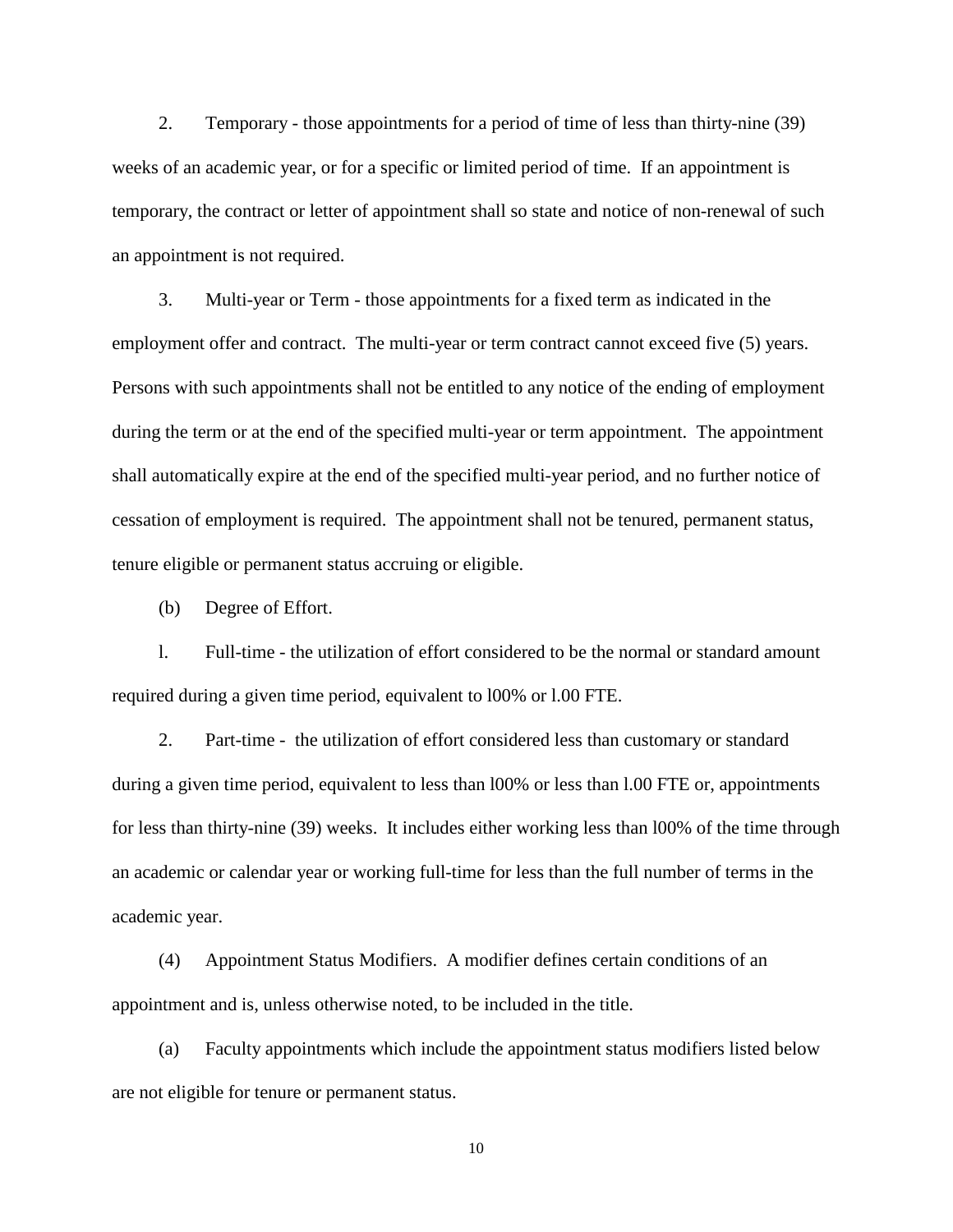1. The University shall notify the appointee in writing of the duties and responsibilities and the tenure or permanent status eligibility of the position at the time of the appointment.

2. Appointees whose faculty titles include status modifiers shall be considered members of the department for the term of the appointment and for the purpose of the assignment of duties and responsibilities. At the option of the departmental faculty the appointees may also attend, speak, and/or vote on departmental matters subject to the policy of the department and/or college.

3. These appointments, with the exception of the "emeritus" status, will be reviewed by the appropriate department annually.

4. Acting. (Modifier for administrative title). This modifier applies to a temporary appointment to fill a vacancy at an administrative level. The appointee may or may not receive compensation as a result of these temporary duties dependent on the nature of the new duties and of the previous responsibilities. Refer to subsection (5) below for a description of the academicadministrative classification.

5. Adjunct. This modifier applies to temporary appointments extended to persons of satisfactory professional qualifications who perform temporary teaching, research, or extension functions in connection with established programs. Such persons are appointed for one (1) academic term at a time and possess no continuing contractual relationship with the University. Persons with adjunct appointments may not be employed for more than fifty percent (50%) of the time throughout an academic year, or full-time for more than twenty-six (26) weeks of a fiscal year, unless approved by the Office of Academic Affairs based on the needs of the unit at the time approval is granted.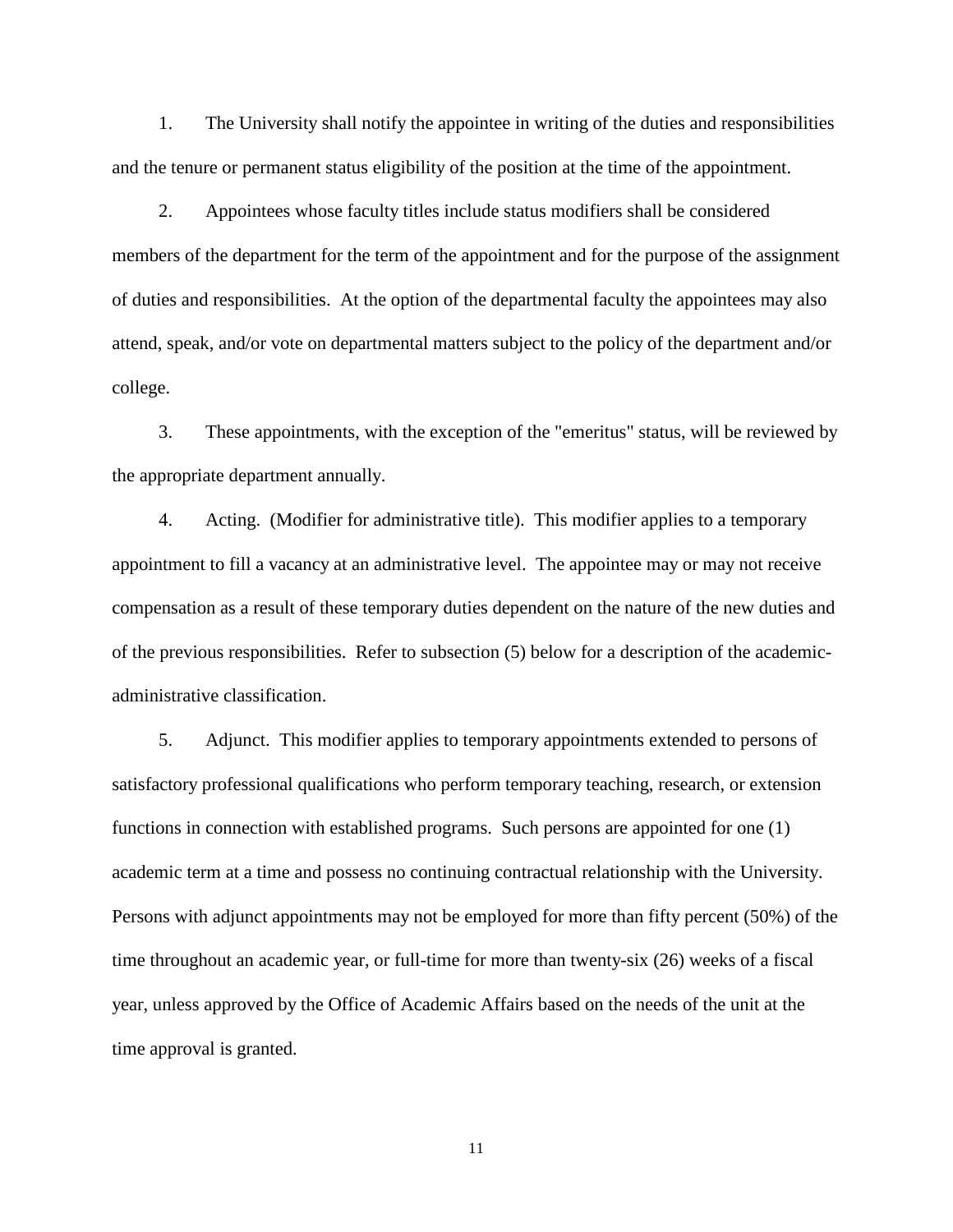6. Affiliate or Joint. These modifiers apply to persons paid or holding appointments in a department or unit of the University who participate in another department or unit such as (joint) teaching and/or supervision of graduate students and/or research or extension on a regular or infrequent (affiliate) basis. A majority vote of the departmental faculty is required in the secondary department(s) to award such status. An affiliate appointment is not tenure eligible in the secondary department(s). Joint appointments may be tenure eligible. . The rights and privileges of affiliate appointees in the department should be made clear to them at the time of appointment. Affiliate faculty members will be reviewed by the departments annually and such appointments may be altered or terminated at any time.

7. Clinical. The faculty modifier "Clinical" applies to persons of professional qualifications who perform teaching, research, service or extension functions in a clinical environment, in connection with an established program of the University. The faculty modifier "Clinical Hospitalist" applies to persons who perform teaching, research, and service functions in a hospital as hospitalists. Appointees to a faculty position modified by "clinical" shall not be eligible for tenure (specialty).

8. Emeritus (Modifier for Faculty title). Faculty members, academic administrators, and such other officers of the University as the President may designate shall become eligible for the title "Emeritus" in connection with their faculty rank when they retire. The title is to be conferred in recognition of meritorious service, and it shall entail continued campus courtesies, under the same conditions as required for active faculty and administrators, including parking, use of the library and recreation facilities, admission to athletics and cultural events, receipt of such publications as are sent to regular faculty members and members of the Alumni Association, participation in contract and grant endeavors, and participation in academic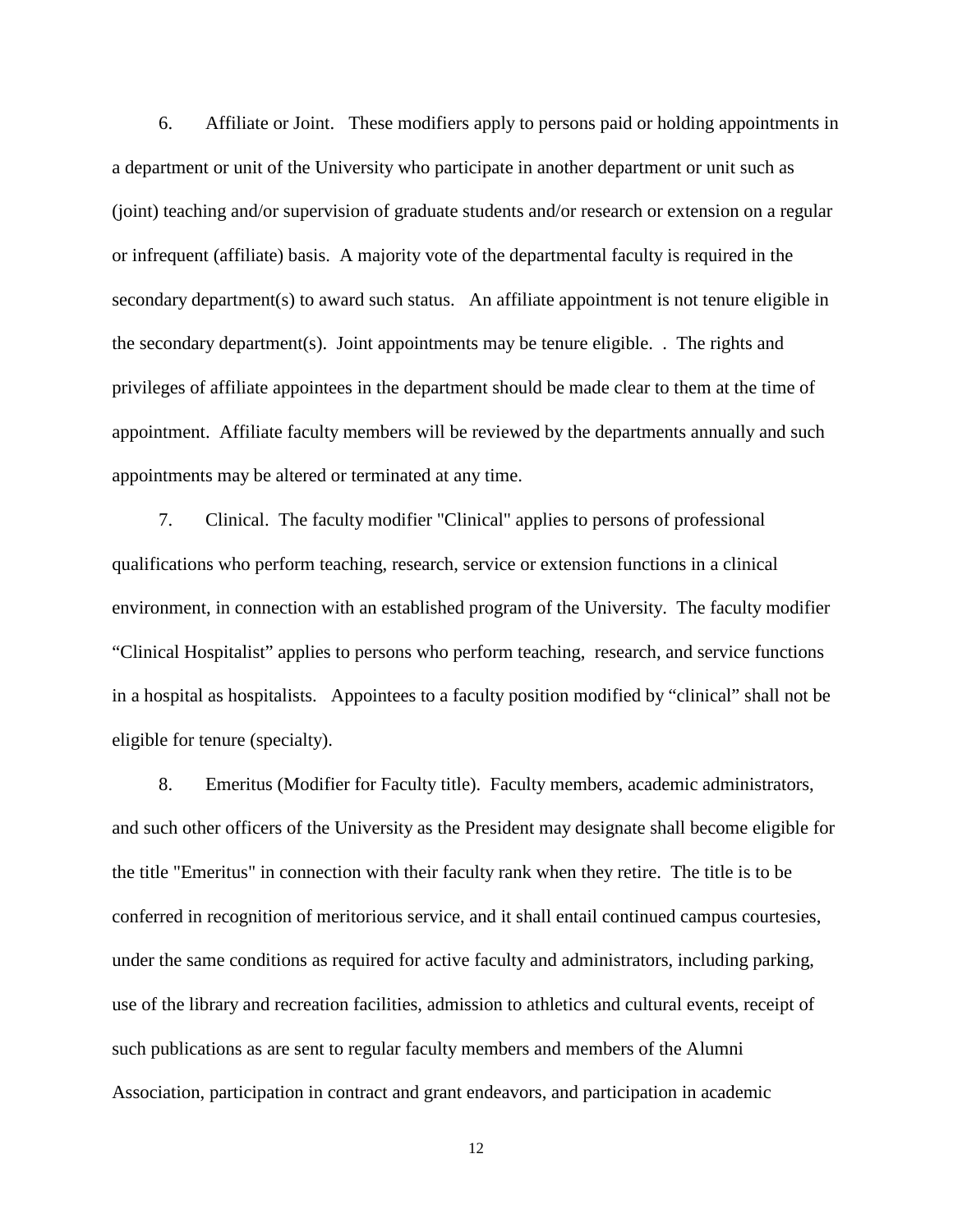convocations. Consideration for this title shall be accomplished prior to the faculty member's retirement although the Provost may permit consideration following retirement in exceptional circumstances. The names of all eligible nominees shall be submitted by the chairperson or director to the faculty for a departmental or school vote. The departmental or school vote shall accompany the submission of the nomination to the President from the department or school, the chairperson or director, and the dean or Provost. The President or designee will make the final determination and notify the Office of Academic Affairs.

9. Provisional. This modifier applies to the appointment of a person who is not fully qualified for an academic rank but who expects to acquire such qualification in a short period of time. Such appointments do not carry eligibility for tenure or permanent status during the duration of the appointment, and persons holding such appointments have no continuing contractual relationship with the University. The appointment may not be extended beyond one (1) year except in the case of a provisional assistant professor or equivalent whose appointment can be extended for one (1) additional year.

10. Visiting. This modifier applies to appointments extended to qualified persons who are not expected to be available for more than limited periods of time, or to appointments to positions which are not expected to be available for more than a limited period of time. This appointment is not eligible for tenure or permanent status. The title shall not be held for more than four (4) years or the equivalent in proportional time unless approved by the Office of Academic Affairs based on the qualifications of the appointee and the needs of the unit.

11. Courtesy/Honorary/Affiliated Clinical/Industry - These modifiers apply to persons having the appropriate professional qualifications or having distinction and honor in his or her field who are appointed without compensation to a department, center or unit faculty. The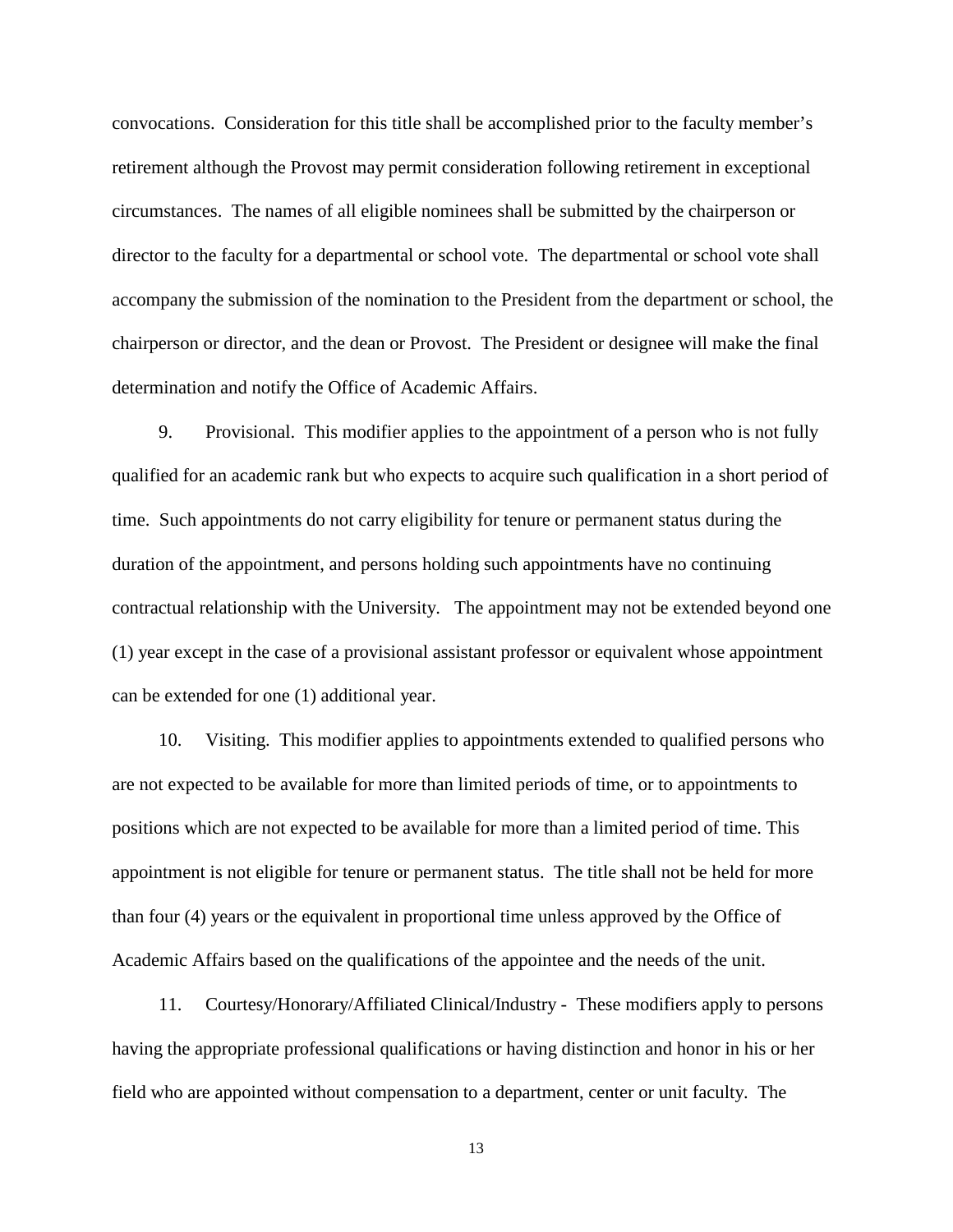"Industry" modifier may also be used for persons from industry who are paid with Other Personnel Services (OPS) funds only. Persons appointed with this status may or may not be otherwise affiliated with the University. This appointment is not eligible for tenure or permanent status. The "Affiliated Clinical" modifier is to be used for appointments in the Health Science Center only. Promotion shall be based on the credentials of the appointee and the recommendation of the faculty and administrators of the department, college and unit, as appropriate. Requests for promotion are submitted to the Office of Academic Affairs for final review and approval.

12. Research or Extension. This modifier may be used in those instances where a person holding professional rank is primarily engaged in research or extension. This appointment is not eligible for tenure or permanent status.

13. Program. This modifier may be used in those instances where a person holding professional rank is primarily engaged in Florida Cooperative Extension Service work and is funded through non-appropriated sources. This appointment is not eligible for tenure or permanent status.

14. Multi-year or Term. The modifiers "Multi-year" or "Term" are to be applied to faculty who are appointed and employed for a fixed term, unless terminated for cause, as indicated in the employment offer and contract. A multi-year or term contract cannot exceed five (5) years. The use of the modifier "Multi-year" or the modifier "Term" , means that the appointment, whatever the faculty title or rank, is not a tenured, permanent status, tenure eligible or permanent status eligible or accruing appointment.

(b) Professional status and student modifiers may be used to describe the professional school or area or the position filled by a student as described in paragraphs  $(2)(c)$  and  $(2)(d)$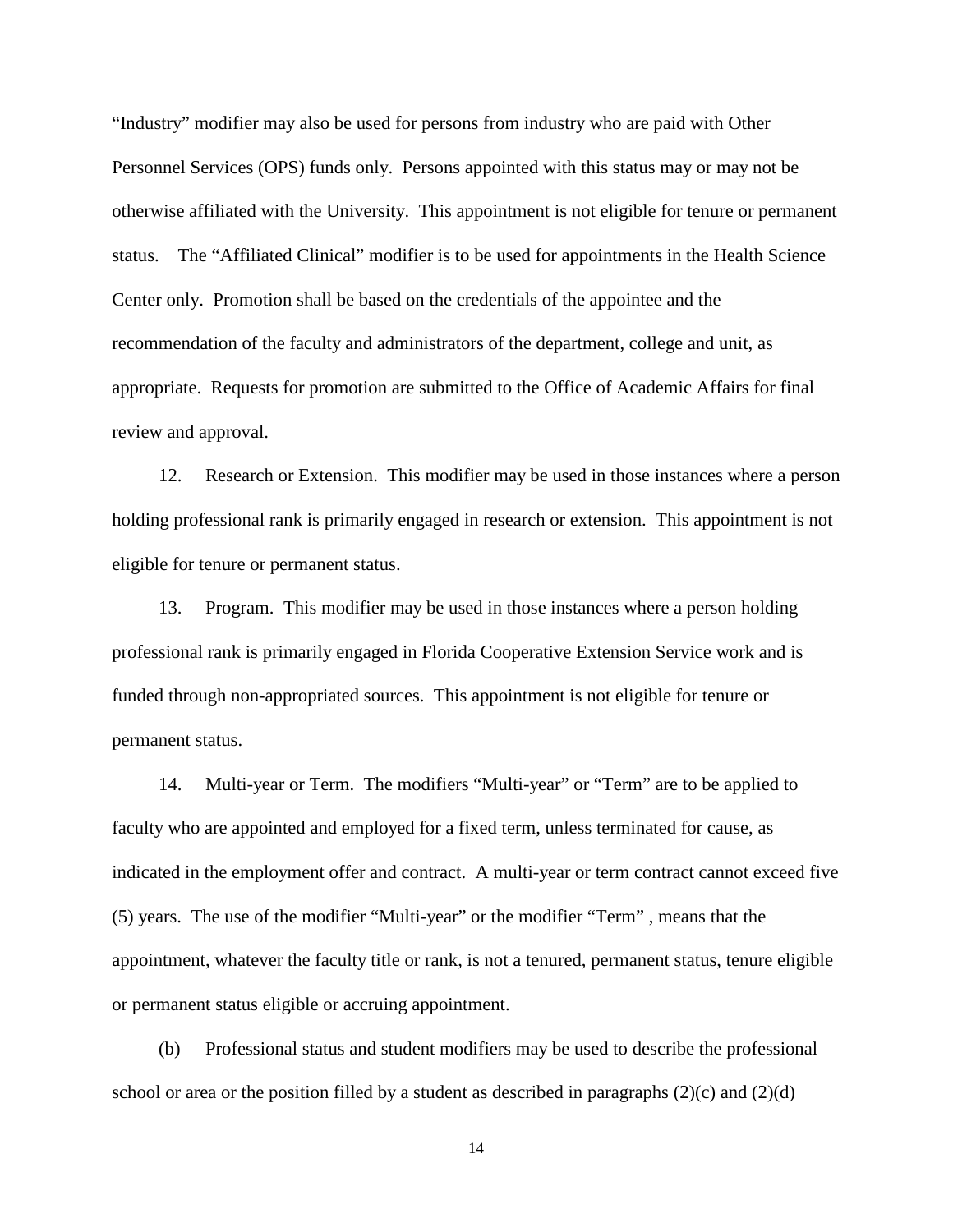above. Appointees should be advised of the duties and responsibilities and the duration of such appointments and any special conditions required.

(5) Academic-Administrative Classification Titles. (Administrative/Faculty Title).

(a) Faculty appointed to serve in administrative positions, such as vice presidents, deans, directors, or department chairpersons, shall retain the rights and privileges afforded to them by their faculty rank. The following provisions shall apply to faculty members who are appointed to administrative positions.

l. Faculty appointed to serve in these administrative appointments shall not be eligible for tenure or permanent status in the administrative appointments. Tenure or permanent status shall not be granted in an administrative classification.

2. Tenure or permanent status granted to any faculty member prior to or during any such administrative appointment shall be retained only in the faculty rank in which it was granted. Any tenure or permanent status consideration during such appointment shall be based on the teaching, research, extension and service duties of the faculty member rather than the administrative portion of the assignment and on the University's criteria for tenure and promotion. Upon the cessation of such appointment, the faculty member shall be entitled to reassignment to the same or similar position in which tenure or permanent status was granted or held (or would normally have been granted or held) in the faculty member's current faculty rank.

3. Non-tenured and non-permanent status faculty who are appointed to serve in such administrative appointments shall be entitled to written notice of non-renewal if they are not to be offered further employment with the University.

4. Non-tenured faculty in tenure-accruing positions and non-permanent status faculty in permanent status-accruing positions who are appointed to serve in such administrative